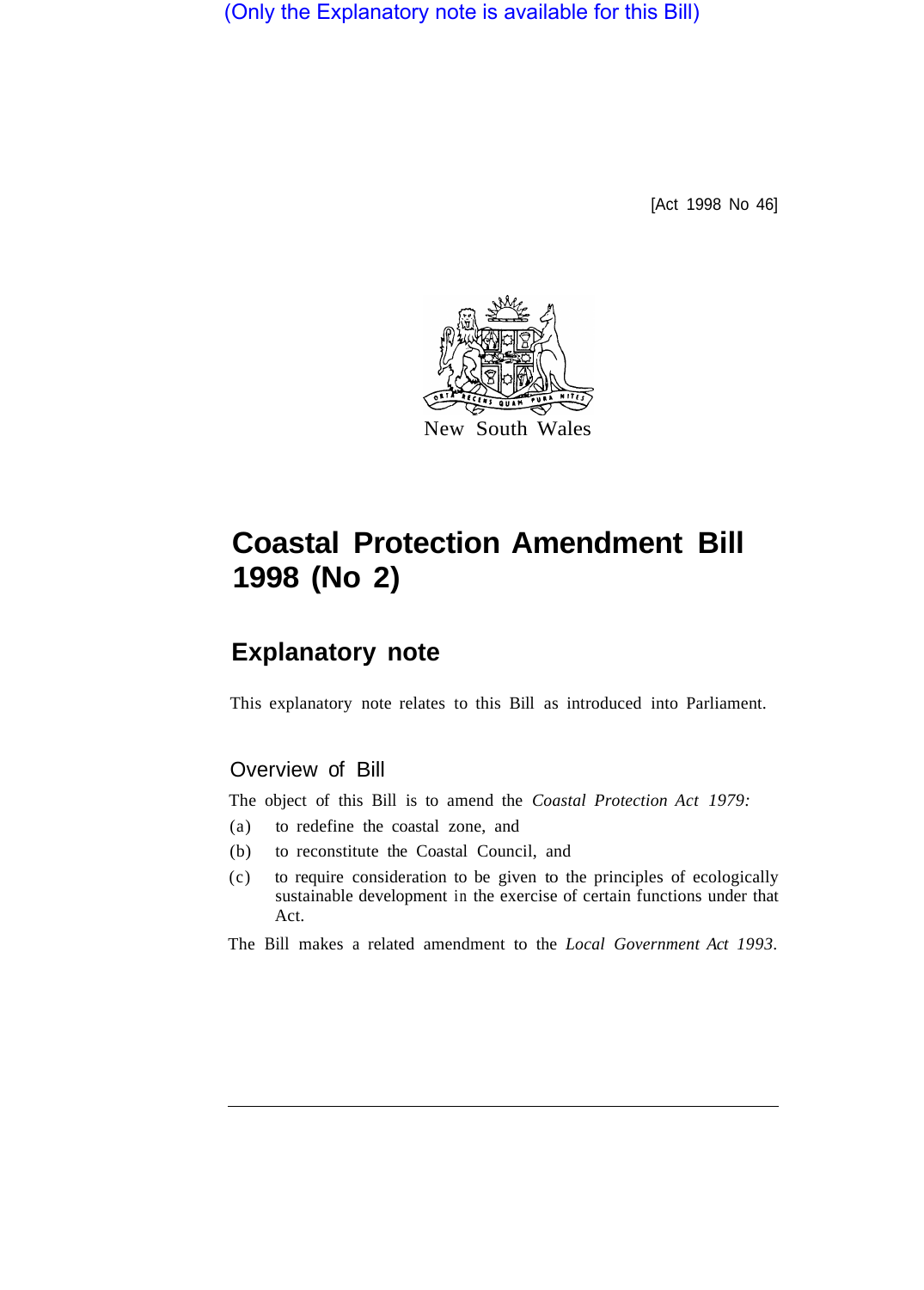Coastal Protection Amendment Bill 1998 (No 2) [Act 1998 No 46]

Explanatory note

# Outline of provisions

**Clause 1** sets out the name (also called the short title) of the proposed Act.

**Clause 2** provides for the commencement of the proposed Act on a day or days to be appointed by proclamation.

**Clause 3** is a formal provision giving effect to the amendments to the *Coastal Protection Act 1979* set out in Schedules 1–3.

**Clause 4** is a formal provision giving effect to the amendment to the *Local Government Act 1993* set out in Schedule 4.

#### **Schedule 1 Amendment of Coastal Protection Act 1979 relating to definition of coastal zone**

**Schedule 1 [l]** replaces the definition of *coastal zone* in the Principal Act. The coastal zone will extend:

- (a) to the coastal waters of the State, that is, the waters of the State out to 3 nautical miles, and
- (b) to the area of land or inland waters adjoining the coastal waters of the State with a western boundary shown on maps approved by the Minister for Urban Affairs and Planning for the purposes of the Act.

The Coastal Council has functions with respect to the coastal region (which includes the coastal zone). The Principal Act also places various controls on the development of land within the coastal zone and enables certain work for the preservation, protection, maintenance, restoration or improvement of the coastal zone to be carried out under the *Public Works Act 1912.* 

**Schedule 1 [2]** provides that the western boundary of the coastal zone is to be determined in accordance with specified principles (proposed section 4A) and requires the maps relating to the coastal zone to be made available for inspection at the principal office of the Department of Urban Affairs and Planning (proposed section 4B). Maps relevant to particular regions or areas will be made available for inspection at the regional offices of the Department of Urban Affairs and Planning and the Department of Land and Water Conservation and at the offices of the relevant local councils.

**Schedule 1 [3]** preserves, despite any variation in the boundaries of the coastal zone, the power to make regulations under section 39 of the Act controlling the use of areas of water adjoining the coastal zone that are not within a local government area or subject to a local or regional environmental planning instrument.

**Schedule 1 [5]** and **[6]** contain savings and transitional provisions.

**Schedule 1 [4]** contains a consequential amendment.

Explanatory note page 2